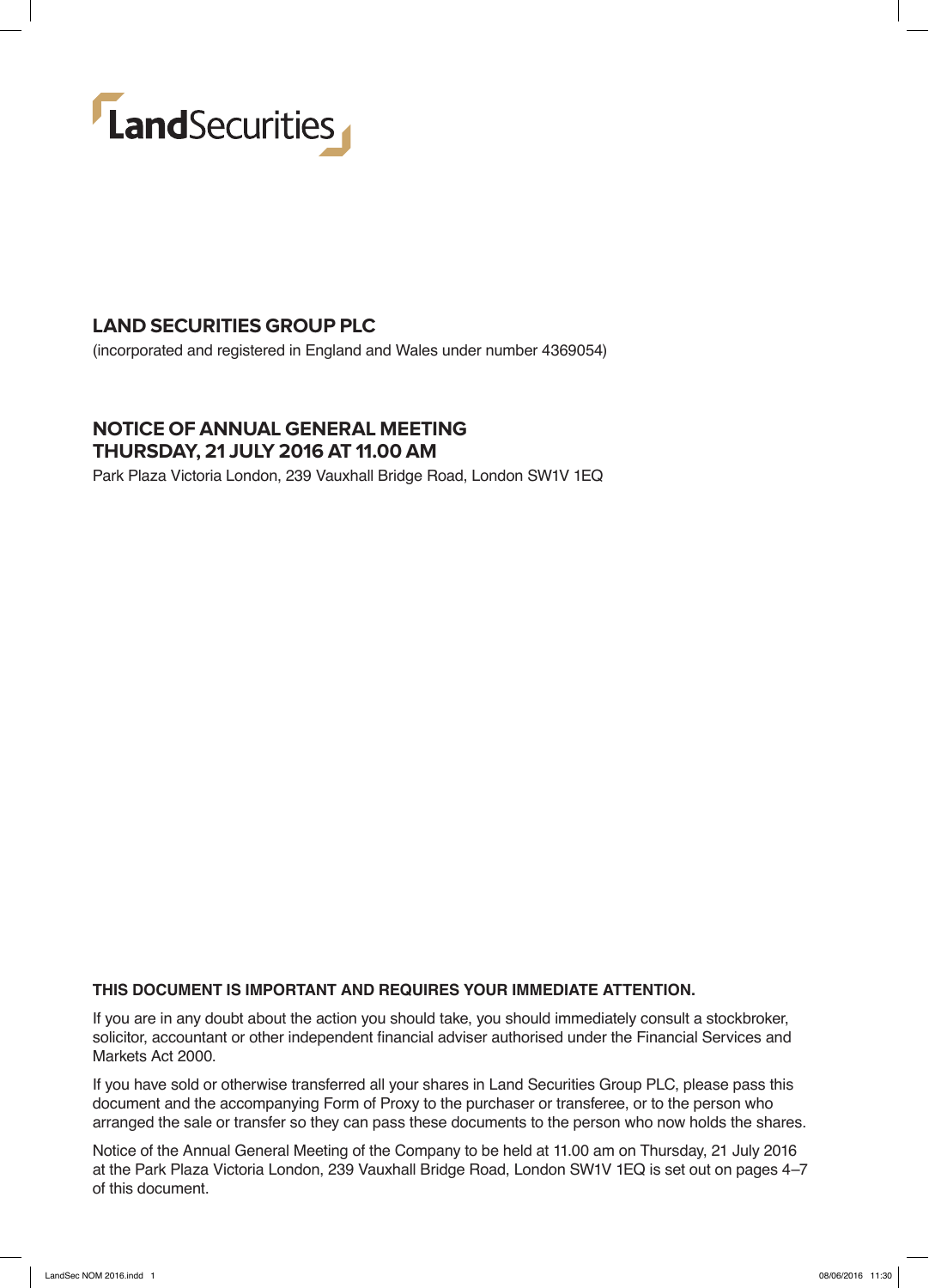# **Contents**

| Letter from the Chairman     | 3         |
|------------------------------|-----------|
| Notice and Resolutions       | $4 - 7$   |
| Part $I -$ Explanatory notes | $8 - 11$  |
| Part II - Shareholder notes  | $12 - 14$ |

**Annual General Meeting** Park Plaza Victoria London 239 Vauxhall Bridge Road London SW1V 1EQ

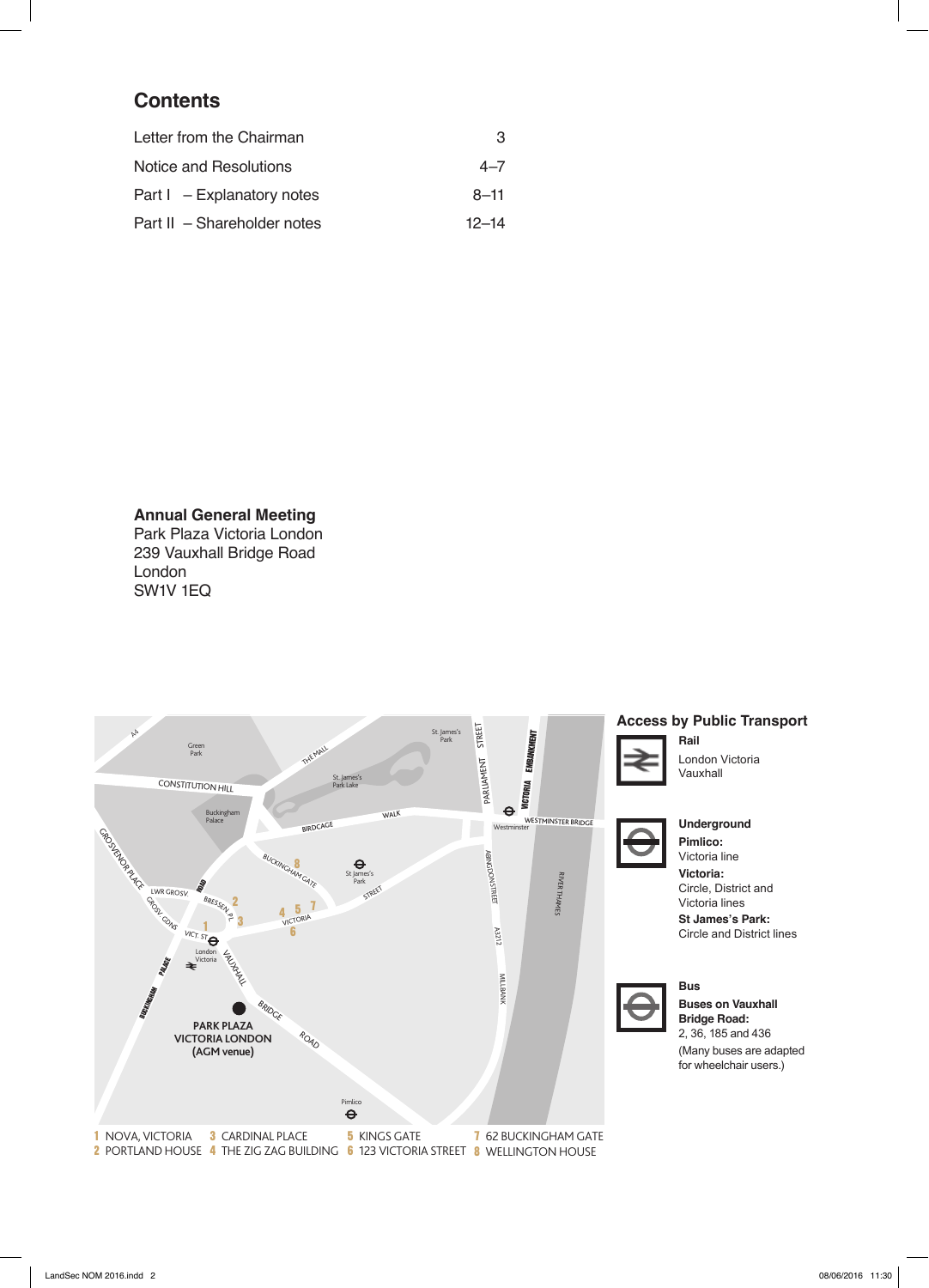**Land Securities Group PLC** 5 Strand, London WC2N 5AF

www.landsecurities.com

Registered in England and Wales: No. 4369054



15 June 2016

Dear Shareholder,

# **Annual General Meeting to be held on Thursday, 21 July 2016**

I have pleasure in inviting you to the Company's Annual General Meeting to be held at 11.00 am on Thursday, 21 July 2016 at the Park Plaza Victoria London, 239 Vauxhall Bridge Road, London SW1V 1EQ.

This year's AGM is being held at a new venue located in Victoria so that shareholders can see the significant progress we are making on our major developments in the area. If you get time to walk around Victoria, you will be able to see this for yourself. The page opposite shows a map of the AGM venue as well as some of our nearby properties.

A Notice of Meeting, including the proposed Resolutions, follows this letter and your Form of Proxy is also enclosed. A copy of the Notice, and the Company's 2016 Annual Report and Sustainability Report, can be viewed on our website at www.landsecurities.com.

The AGM provides an opportunity for your Directors to meet with you, provide our thoughts on the development of the Company and answer your questions. We therefore encourage you to attend. However, if you are unable to do so, please complete and return your Form of Proxy as soon as possible but in any event so as to arrive not later than 11.00 am on Tuesday, 19 July 2016. Please note that if you return your Form of Proxy, you may still attend, speak and vote at the Meeting in person if you subsequently wish to do so.

There are 19 Resolutions proposed at this year's AGM and we will once again take all of these on a poll vote. This will be conducted at the Meeting by means of a paper poll, with each shareholder having one vote for each share held. The voting results will be immediately notified to the London Stock Exchange and posted on the Company's website.

Explanatory notes in respect of the proposed Resolutions are set out in Part I of the Notice. Your Directors consider the Resolutions to be in the best interests of the Company and its shareholders as a whole and unanimously recommend you vote in favour of them, as they intend to do in respect of their own beneficial shareholdings.

My Board colleagues and I look forward to seeing as many of you as possible at the Meeting and thank you for your continued support.

Yours sincerely,

Tiron air mwatt

**Dame Alison Carnwath** Chairman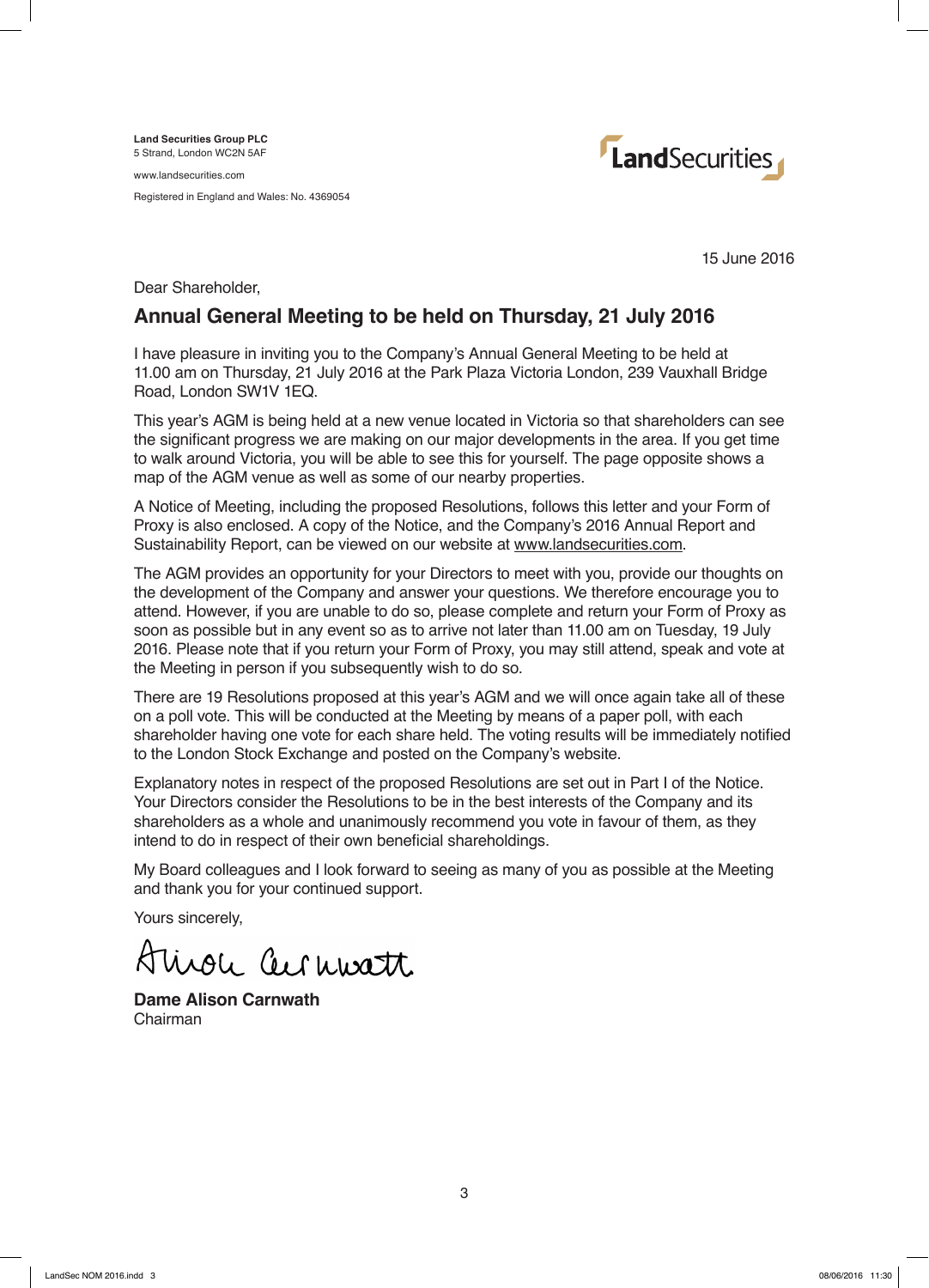**Land Securities Group PLC** 5 Strand, London WC2N 5AF

www.landsecurities.com

Registered in England and Wales: No. 4369054



# **Notice of the 2016 Annual General Meeting**

Notice is hereby given that the 2016 Annual General Meeting (*AGM* or *Meeting*) of Land Securities Group PLC (*Company*) will be held at 11.00 am on Thursday, 21 July 2016 at the Park Plaza Victoria London, 239 Vauxhall Bridge Road, London SW1V 1EQ for the transaction of the following business.

Resolutions 1 to 16 will be proposed as Ordinary Resolutions. To be passed, an Ordinary Resolution requires the approval of shareholders representing a simple majority of the votes cast on the Resolution. Resolutions 17 to 19 will be proposed as Special Resolutions. To be passed, a Special Resolution requires the approval of shareholders representing at least 75% of the votes cast on the Resolution.

Explanatory notes to each of the Resolutions are set out in Part I of this Notice on pages 8–11.

#### **1. 2016 Annual Report**

To receive the Company's accounts, together with the Report of the Directors and the Auditor's Report on those accounts, for the financial year ended 31 March 2016 (*2016 Annual Report*).

#### **2. Annual Report on Remuneration**

To approve the Annual Report on Remuneration set out on pages 74–85 of the 2016 Annual Report.

#### **3. Final dividend**

To declare a final dividend of 10.55p per ordinary share for the financial year ended 31 March 2016.

#### **Re-election of Directors**

- **4.** To re-elect Dame Alison Carnwath as a Director of the Company.
- **5.** To re-elect Robert Noel as a Director of the Company.
- **6.** To re-elect Martin Greenslade as a Director of the Company.
- **7.** To re-elect Kevin O'Byrne as a Director of the Company.
- **8.** To re-elect Simon Palley as a Director of the Company.
- **9.** To re-elect Christopher Bartram as a Director of the Company.
- **10.** To re-elect Stacey Rauch as a Director of the Company.
- **11.** To re-elect Cressida Hogg CBE as a Director of the Company.
- **12.** To re-elect Edward Bonham Carter as a Director of the Company.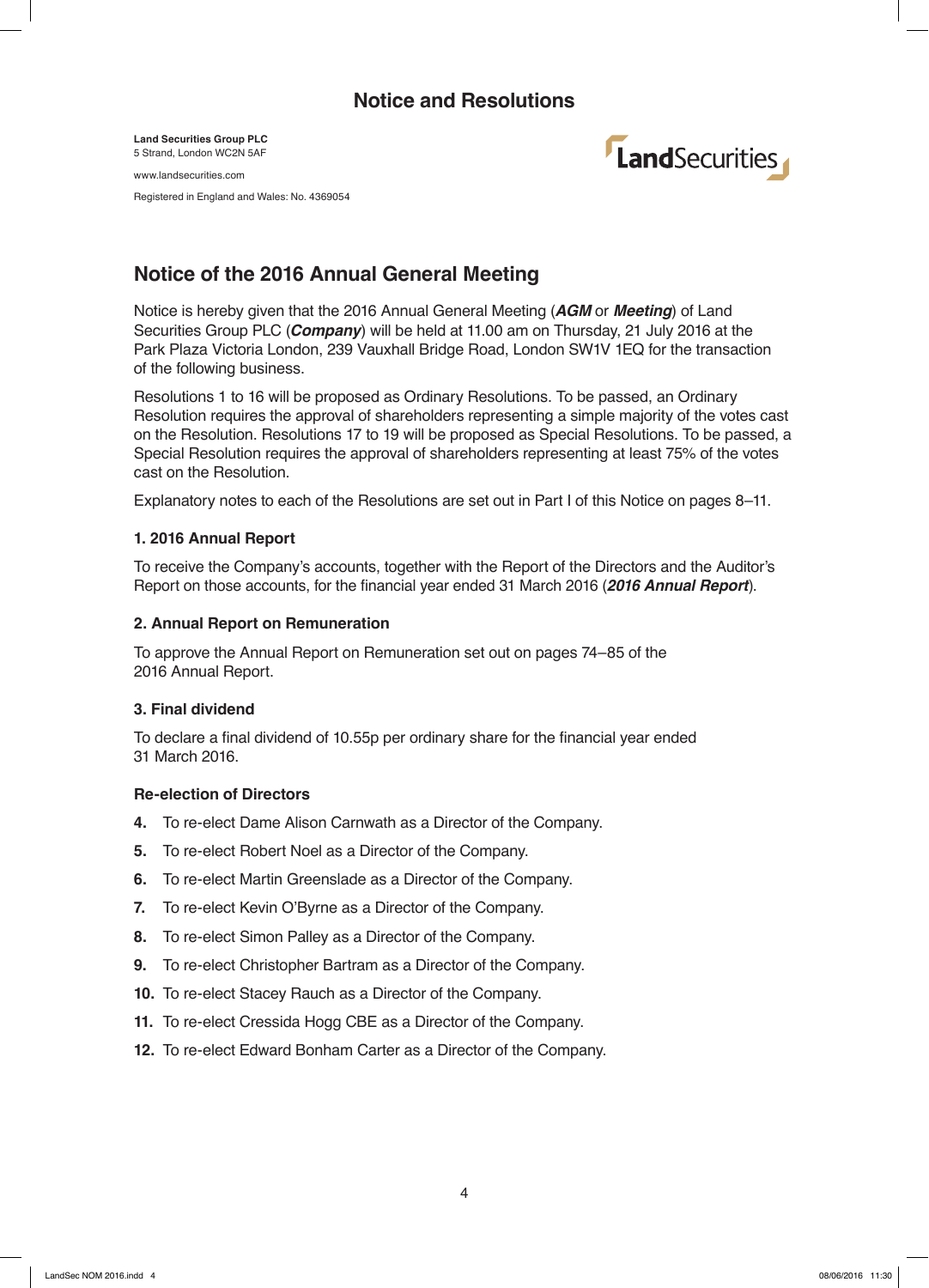#### **13. Re-appointment of auditor**

To re-appoint Ernst & Young LLP (EY) as auditor of the Company to hold office until the conclusion of the next general meeting at which accounts are laid before the Company.

#### **14. Remuneration of auditor**

To authorise the Directors to determine the remuneration of the auditor.

#### **15. Authority to make political donations**

In accordance with sections 366 and 367 of the Companies Act 2006 (*2006 Act*), to authorise the Company and any company which is or becomes its subsidiary at any time during the period for which this Resolution has effect to:

- (i) make political donations to political parties, other political organisations and/or independent election candidates; and
- (ii) incur other political expenditure,

providing such expenditure does not exceed £50,000 in aggregate for paragraphs (i) and (ii) above.

This authority shall expire after the conclusion of the Company's next Annual General Meeting. Any terms used in this Resolution which are defined in Part 14 of the 2006 Act shall have the same meaning as is given to those terms in Part 14 of the 2006 Act.

### **16. Authority to allot securities**

To authorise the Directors generally and unconditionally to allot shares in the Company and to grant rights to subscribe for or convert any security into shares in the Company:

- (i) up to an aggregate nominal amount of £26,355,844; and
- (ii) in so far as such shares comprise equity securities (as defined in section 560 of the 2006 Act) up to a further nominal amount of £26,355,844 in connection with an offer by way of a rights issue:
	- (a) to ordinary shareholders in proportion (as nearly as may be practicable) to their existing holdings; and
	- (b) to holders of other equity securities as required by the rights of those securities or as the Directors otherwise consider necessary,

and so that the Directors may impose any limits or restrictions and make any arrangements which they consider necessary or appropriate to deal with treasury shares, fractional entitlements, record dates, legal, regulatory or practical problems in, or under the laws of, any territory or any other matter.

This authority shall expire at the earlier of the conclusion of the next Annual General Meeting of the Company or 15 months from the date this Resolution is passed (unless previously renewed, varied or revoked by the Company in general meeting), provided that the Company may make offers and enter into agreements before this authority expires which would, or might, require equity securities to be allotted or subscription or conversion rights to be granted after the authority ends and the Directors may allot equity securities or grant rights to subscribe for or convert securities into ordinary shares under any such offer or agreement as if the authority had not expired.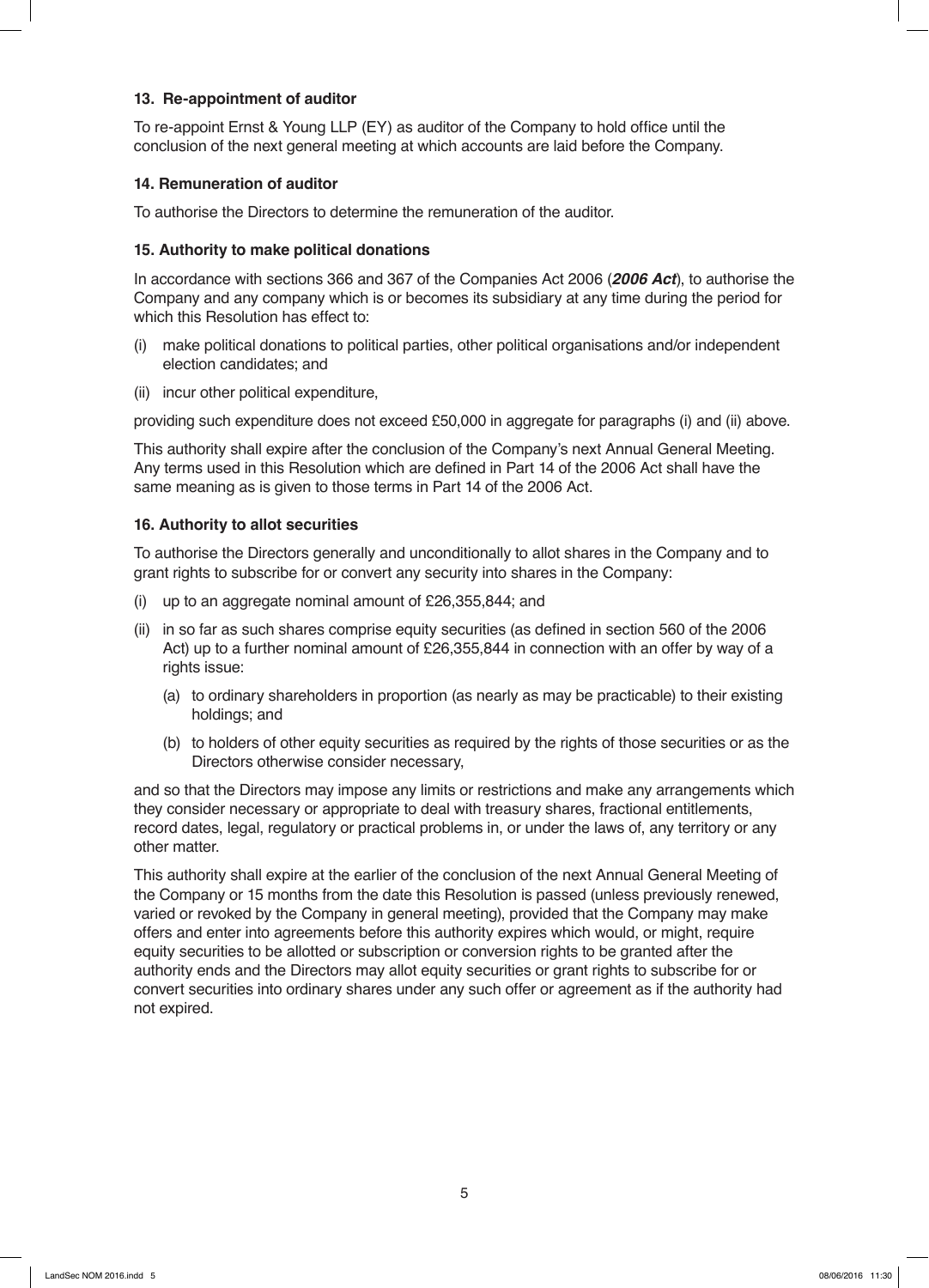## **17. General authority to disapply pre-emption rights**

Subject to Resolution 16 being passed, to authorise the Directors to allot equity securities (pursuant to sections 570 and 573 of the 2006 Act) for cash under the authority given by Resolution 16 and/or to sell treasury shares as if section 561(1) of the 2006 Act did not apply to any such allotment or sale, provided that this power shall be limited to:

- (i) the allotment of equity securities and sale of treasury shares for cash in connection with an offer of, or invitation to apply for, equity securities made to (but in the case of the authority granted under paragraph (ii) of Resolution 16, by way of a rights issue only):
	- (a) ordinary shareholders in proportion (as nearly as may be practicable) to their existing holdings; and
	- (b) holders of other equity securities, as required by the rights of those securities or, if the Directors consider it necessary, as permitted by the rights of those securities,

and so that the Directors may impose any limits or restrictions and make any arrangements which they consider necessary or appropriate to deal with treasury shares, fractional entitlements, record dates, legal, regulatory or practical problems in, or under the laws of, any territory or any other matter; and

(ii) in the case of the authority granted under paragraph (i) of Resolution 16 and/or in the case of any sale of treasury shares, to the allotment (otherwise than under paragraph (i) of this Resolution) of equity securities or sale of treasury shares up to a nominal amount of £4,005,852 (being 5% of the Company's issued ordinary share capital, excluding treasury shares, as at 3 June 2016).

This power shall expire at the earlier of the conclusion of the next Annual General Meeting of the Company or 15 months from the date this Resolution is passed, provided that the Company may make offers and enter into agreements before this authority expires which would, or might, require equity securities to be allotted (and treasury shares to be held) after the authorisation expires and the Directors may allot equity securities (and sell treasury shares) under any such offer or agreement as if the authority had not expired.

### **18. Additional authority to disapply pre-emption rights for purposes of acquisitions or capital investments**

Subject to Resolution 16 being passed and in addition to any authority granted under Resolution 17 to allot equity securities (pursuant to the 2006 Act) for cash under the authority given by that Resolution, to authorise the Directors to allot equity securities (pursuant to sections 570 and 573 of the 2006 Act) for cash under the authority given by Resolution 16 and/or to sell treasury shares as if section 561(1) of the 2006 Act did not apply to any such allotment or sale, provided that this power shall be:

- (i) limited, in the case of the authority granted under paragraph (i) of Resolution 16 and/or in the case of any sale of treasury shares, to the allotment of equity securities or sale of treasury shares up to a nominal amount of £4,005,852 (being 5% of the Company's issued ordinary share capital, excluding treasury shares, as at 3 June 2016); and
- (ii) used only for the purposes of financing (or refinancing, if the authority is to be used within six months after the original transaction) a transaction which the Directors determine to be an acquisition or other capital investment of a kind contemplated by the Statement of Principles on Disapplying Pre-Emption Rights most recently published by the Pre-Emption Group prior to the date of this Notice.

This power shall expire at the earlier of the conclusion of the next Annual General Meeting of the Company or 15 months from the date this Resolution is passed, provided that the Company may make offers and enter into agreements before this authority expires which would, or might, require equity securities to be allotted (and treasury shares to be held) after the authorisation expires and the Directors may allot equity securities (and sell treasury shares) under any such offer or agreement as if the authority had not expired.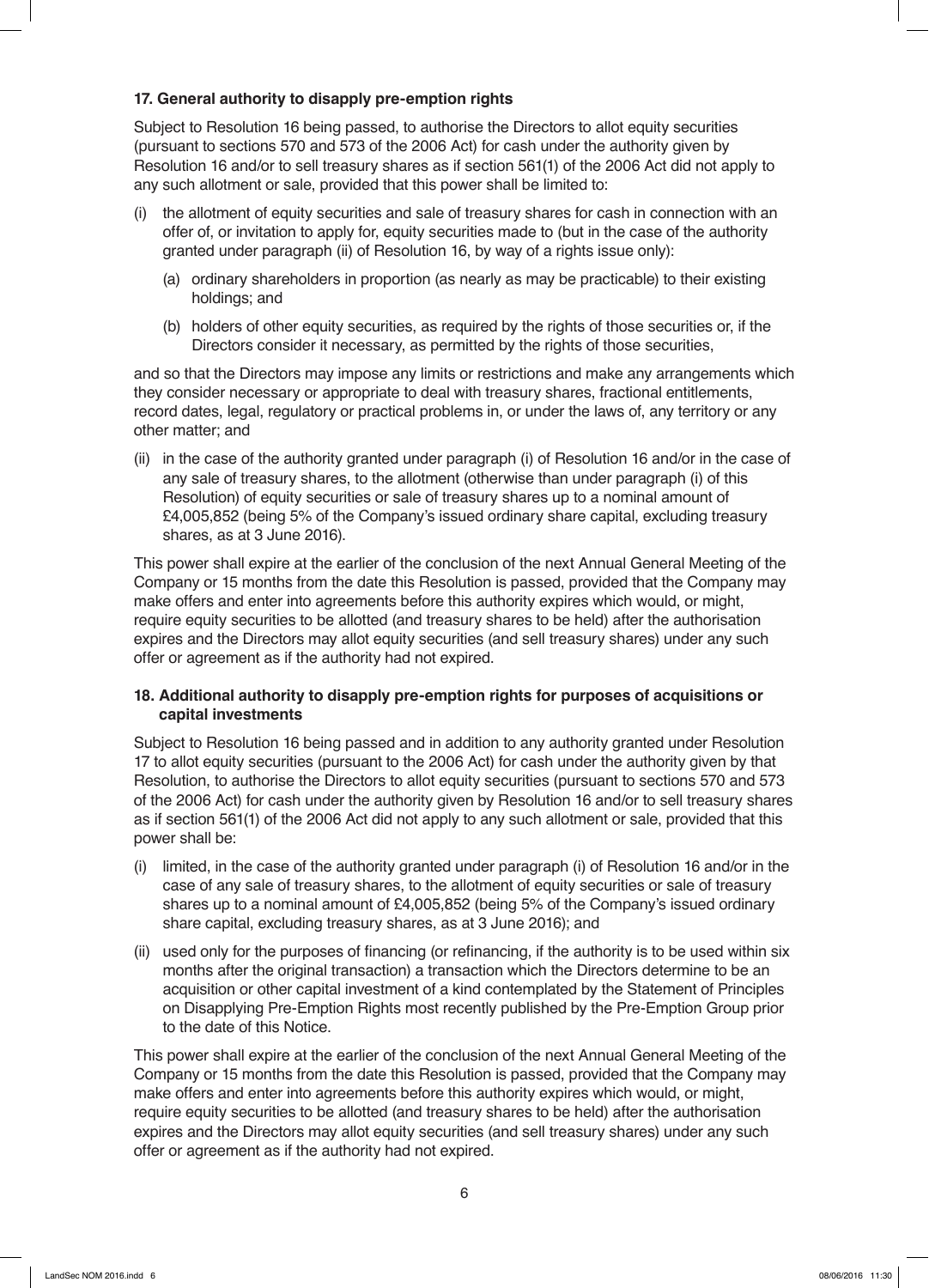#### **19. Authority to purchase own shares**

To authorise the Company generally and unconditionally to make market purchases (as defined in section 693(4) of the 2006 Act) of its ordinary shares on such terms as the Directors think fit, provided that:

- (i) the maximum number of ordinary shares that may be acquired is 79,067,533 (being 10% of the Company's issued ordinary share capital, excluding treasury shares, as at 3 June 2016);
- (ii) the minimum price (exclusive of expenses) which may be paid for an ordinary share is 10 pence; and
- (iii) the maximum price (exclusive of expenses) which may be paid for each ordinary share is the higher of:
	- (a) 105% of the average of the middle-market quotations of an ordinary share of the Company as derived from the London Stock Exchange Daily Official List for the five business days immediately preceding the day on which the ordinary share is contracted to be purchased; and
	- (b) an amount equal to the higher of the price of the last independent trade of an ordinary share and the highest current independent purchase bid for an ordinary share on the trading venues where the purchase is carried out.

This authority shall expire at the earlier of the conclusion of the next Annual General Meeting of the Company or 15 months from the date this Resolution is passed, provided that the Company shall be entitled, at any time prior to the expiry of this authority, to make a contract of purchase which would or might be executed wholly or partly after the expiry of this authority and to purchase ordinary shares in accordance with such contract as if the authority had not expired.

By Order of the Board

**Tim Ashby** Group General Counsel and Company Secretary

16 June 2016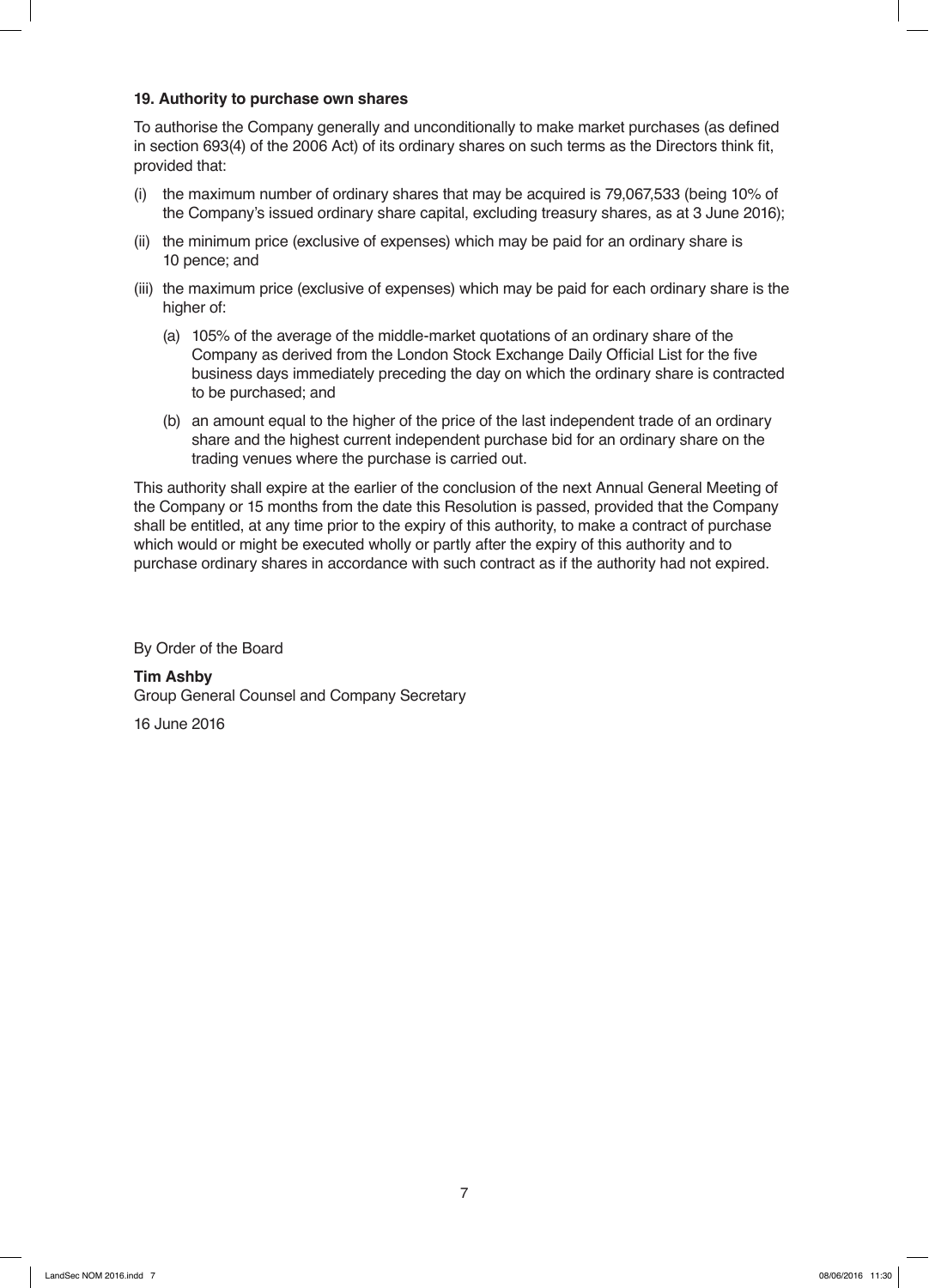# **Part I**

## **Explanatory notes**

## *Ordinary Resolutions*

## **Resolution 1 – 2016 Annual Report**

For each financial year, the Directors must present their report and the accounts of the Company to shareholders at the AGM. The Directors' Report, the accounts and the report of the Company's auditor on the accounts, and on those parts of the Directors' Remuneration Report that are capable of being audited, are contained within the 2016 Annual Report.

## **Resolution 2 – Annual Report on Remuneration**

This Resolution seeks shareholder approval for the Annual Report on Remuneration (which forms part of the Directors' Remuneration Report) set out on pages 74–85 of the 2016 Annual Report.

Resolution 2 seeks shareholder approval of the Annual Report on Remuneration, which sets out details of the payments and share awards made to Directors (pursuant to the Company's current Directors' Remuneration Policy (*Policy*)) in connection with their performance, and that of the Company, during the year ended 31 March 2016. The vote on the Annual Report on Remuneration is advisory in nature in that payments made or promised to Directors will not have to be repaid, reduced or withheld in the event that Resolution 2 is not passed.

In accordance with legislation, the Company offered shareholders at last year's AGM a binding vote to approve the Policy which it is required to do at least once every three years (i.e. next scheduled for the 2018 AGM), but on a more frequent basis if changes are proposed. The Policy was approved by shareholders with a 99% vote in favour and no changes to it are proposed this year. The Company has applied the Policy during the year under review and will continue to apply it for the coming year (as set out in the Annual Report on Remuneration). The Policy is set out in full on pages 161–164 of the 2016 Annual Report.

The Company's auditor, EY, has audited those parts of the Annual Report on Remuneration required to be audited and its opinion forms part of its independent report to shareholders which can be found on pages 91–94 of the 2016 Annual Report.

### **Resolution 3 – Final dividend**

Pursuant to the Board's recommendation, the authority sought from shareholders under this Resolution is to declare a final dividend of 10.55p per ordinary share for the financial year ended 31 March 2016. If approved, the final dividend will be paid as a Property Income Distribution on 28 July 2016 to those shareholders on the Company's statutory register of members as at the close of business on 24 June 2016. Together with the three interim dividends already paid during the financial year, if the final dividend is approved, the total dividend paid by the Company for the financial year ended 31 March 2016 will be up 9.9% at 35.00p per ordinary share (2014/15: 31.85p).

The Company offers a Dividend Reinvestment Plan, whereby shareholders can use their cash dividends to purchase additional shares in the Company. Full details can be found on the Company's website at www.landsecurities.com/investors/shareholder-investor-information/ dividend-reinvestment-plan.

### **Resolutions 4 to 12 – Re-election of Directors**

In accordance with the Board's policy and in line with the UK Corporate Governance Code, all Directors are required to stand for re-election at each AGM of the Company. Accordingly, these Resolutions seek shareholder approval for the re-election of all the Company's current Directors, each of whom has confirmed their willingness to remain in office.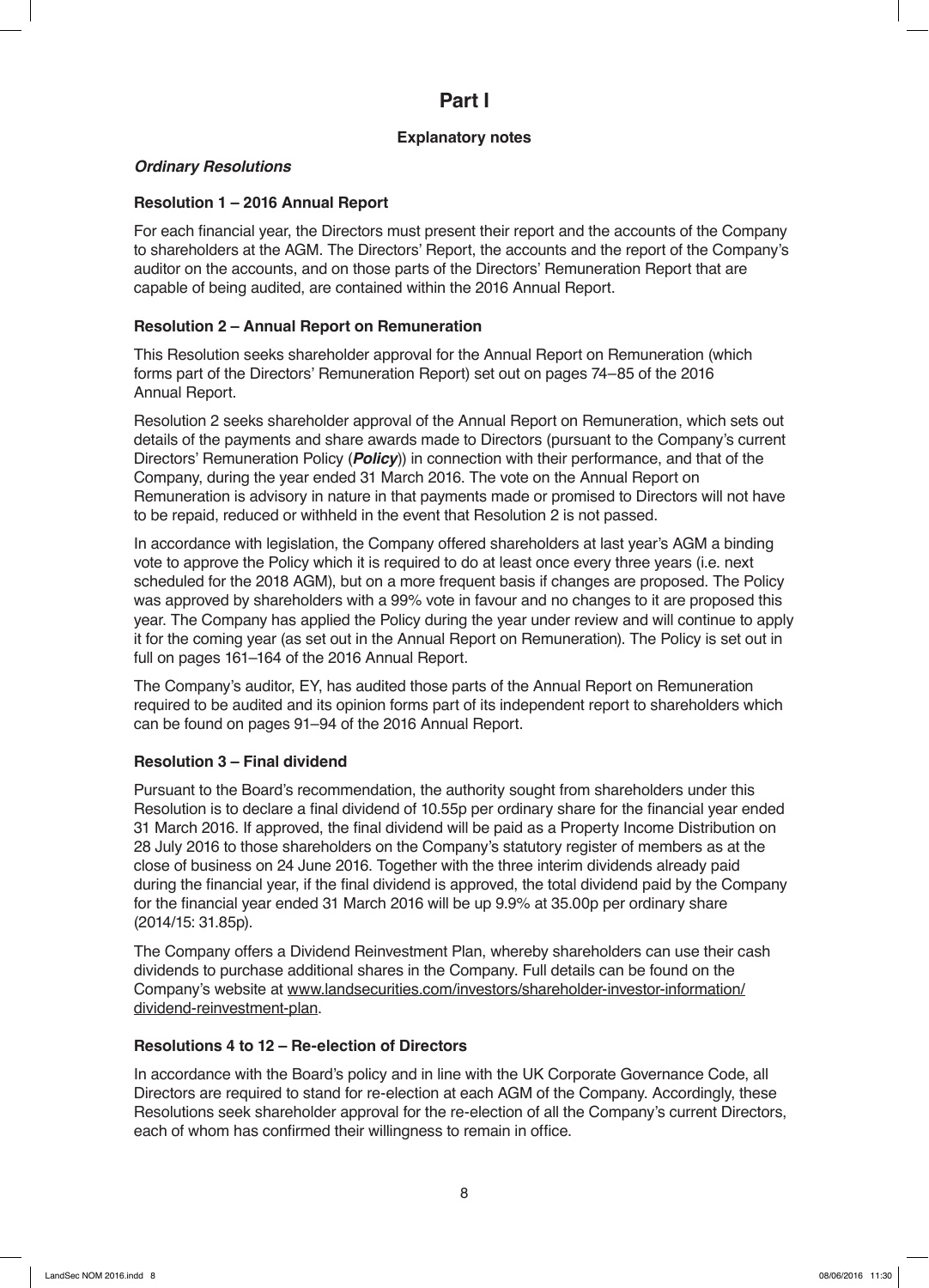Before being proposed for re-election, and under the direction of the Chairman (or the Senior Independent Director in respect of the Chairman herself), each of the Directors has undergone a formal performance evaluation. In relation to Chris Bartram, who has now been in office for more than six years, his evaluation extended to a more rigorous review conducted by the Nomination Committee. Having assessed the outcome of those performance evaluations, the Board is satisfied that each Director remains committed to the role and their performance continues to be effective. Details of the performance evaluation process can be found in the Corporate Governance section of the 2016 Annual Report on pages 52–85. The Board is also satisfied that each of the Non-executive Directors (excluding the Chairman) remains independent in both character and judgement and there are no relationships or circumstances likely to affect their independence. Accordingly, the Board recommends the re-election of all the Directors.

The Board currently has nine Directors (comprising a Non-executive Chairman, two Executive Directors and six other Non-executive Directors), whose experience and expertise are derived from a range of industries, sectors and personal characteristics that provide an invaluable perspective on the Company's business. Biographical details for each Director, including their career history, skills, competencies and experience can be found on pages 54–55 of the 2016 Annual Report and at www.landsecurities.co./aboutus/our-management/board-of-directors.

### **Resolutions 13 and 14 – Re-appointment of auditor and determination of their remuneration**

EY has indicated its willingness to stand for re-appointment as auditor of the Company. On the recommendation of the Audit Committee, the Board is proposing its re‑appointment to office until the conclusion of the AGM in 2017 and also seeking authority to determine its remuneration.

## **Resolution 15 – Political donations**

The 2006 Act requires companies to obtain shareholder consent before they can make donations to a political party, other political organisations or an independent election candidate, or incur any political expenditure. However, the definitions of political donation and political expenditure used in the 2006 Act are very broad and as a result could inadvertently catch support which the Company may wish to give in relation to legitimate activities, such as policy review, law reform and the representation of the business community and special interest groups (such as those concerned with the environment). Such activities are not designed to support any political party or influence public support for any particular party. It is not proposed or intended to alter the Company's policy of not making political donations, within the normal meaning of that expression.

The authority being sought under this Resolution is of a precautionary nature to ensure the Company and its subsidiaries do not inadvertently breach the 2006 Act.

## **Resolution 16 – Authority to allot securities**

Under section 551 of the 2006 Act, the Directors may only allot shares or grant rights to subscribe for, or convert any security into, shares if authorised to do so by shareholders in a general meeting.

The existing authority provided at last year's AGM to allot shares in this way expires at the conclusion of this year's AGM. Consequently, this Resolution seeks to renew the authority for a further period until the earlier of the conclusion of next year's AGM or 15 months from the date this Resolution is passed (unless previously renewed, varied or revoked by the Company in general meeting).

The aggregate nominal value which can be allotted under the authority set out in paragraph (i) of the Resolution is limited to £26,355,844 (representing 263,558,445 ordinary shares with a nominal value of 10 pence each), which represents approximately one-third of the Company's issued ordinary share capital (excluding treasury shares) as at 3 June 2016, being the latest practicable date prior to the publication of this Notice.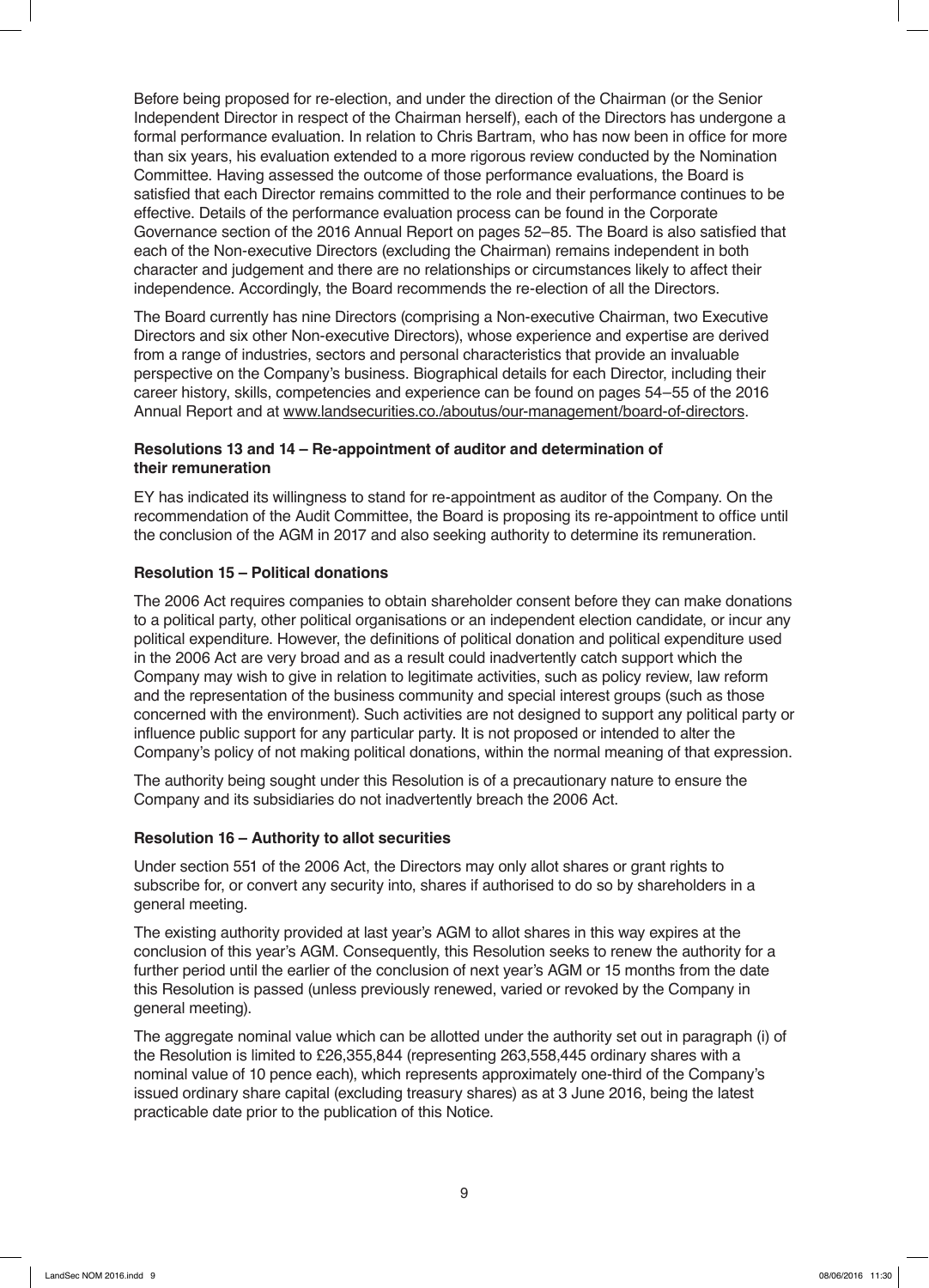In accordance with guidance issued by The Investment Association, the authority in paragraph (ii) of the Resolution permits the Directors to allot shares, or to grant rights to subscribe for, or convert any security into, shares in the Company only in connection with a fully pre-emptive rights issue, up to a further nominal value of £26,355,844. This amount, together with the authority provided under paragraph (i) of the Resolution, represents approximately two-thirds of the Company's issued ordinary share capital (excluding treasury shares) as at 3 June 2016.

The Directors currently have no intention of issuing new shares, or of granting rights to subscribe for or to convert any security into shares, except in connection with the Company's employee share plans.

As at 3 June 2016, there were 10,495,131 ordinary shares held in treasury, representing approximately 1.3% of the Company's issued ordinary share capital (calculated exclusive of treasury shares).

## *Special Resolutions*

### **Resolutions 17 and 18 – Disapplication of pre-emption rights**

Under section 561(1) of the 2006 Act, if Directors wish to allot ordinary shares, or grant rights to subscribe for, or convert securities into, ordinary shares, or sell treasury shares for cash (other than pursuant to an employee share scheme), they must in the first instance offer them to existing shareholders in proportion to their holdings. There may be occasions, however, when Directors need the flexibility to finance business opportunities by the issue of shares or the sale of treasury shares for cash without a pre-emptive offer having to be made to existing shareholders. This cannot be done under the 2006 Act unless shareholders have first waived their pre-emption rights and these Resolutions are designed to provide for that.

Resolution 17 renews the Directors' power to allot equity securities and sell treasury shares in exchange for cash without first offering them to existing shareholders. Apart from a rights issue or any other pre-emptive offer concerning equity securities, the authority contained in this Resolution will be limited to the issue of shares for cash up to an aggregate nominal value of £4,005,852 (which includes the sale on a non-pre-emptive basis of any shares held in treasury). This number represents approximately 5% of the Company's issued share capital as at 3 June 2016, being the latest practicable date prior to publication of this Notice.

This Resolution also seeks a disapplication of the pre-emption rights on a rights issue, so as to allow the Directors to make exclusions or such other arrangements as may be appropriate to resolve legal or practical problems which, for example, might arise with overseas shareholders.

On 12 March 2015, the Pre-Emption Group issued a revised Statement of Principles (*2015*  **Statement of Principles**). This stated that, in addition to the previous standard annual disapplication of pre-emption rights up to a maximum equal to 5% of issued ordinary share capital, the Pre-Emption Group is now supportive of extending the general disapplication authority by an additional 5% for certain purposes.

On 5 May 2016, the Pre-Emption Group published a monitoring report on the implementation of its 2015 Statement of Principles for disapplying pre-emption rights and a recommended template resolution for disapplying pre-emption rights. The template recommends companies request authority to disapply pre-emption rights in respect of the additional 5% to be used when the board considers the use to be for an acquisition or specified capital investment in accordance with the 2015 Statement of Principles as a separate resolution to the disapplication to issue shares on an unrestricted basis.

Resolution 18 seeks this separate and additional authority. The Board confirms, in accordance with the 2015 Statement of Principles, that it will only allot shares representing more than 5% of the issued ordinary share capital of the Company for cash pursuant to the authority referred to in Resolution 18, where that allotment is in connection with an acquisition or specified capital investment, which is announced contemporaneously with the allotment. Where the authority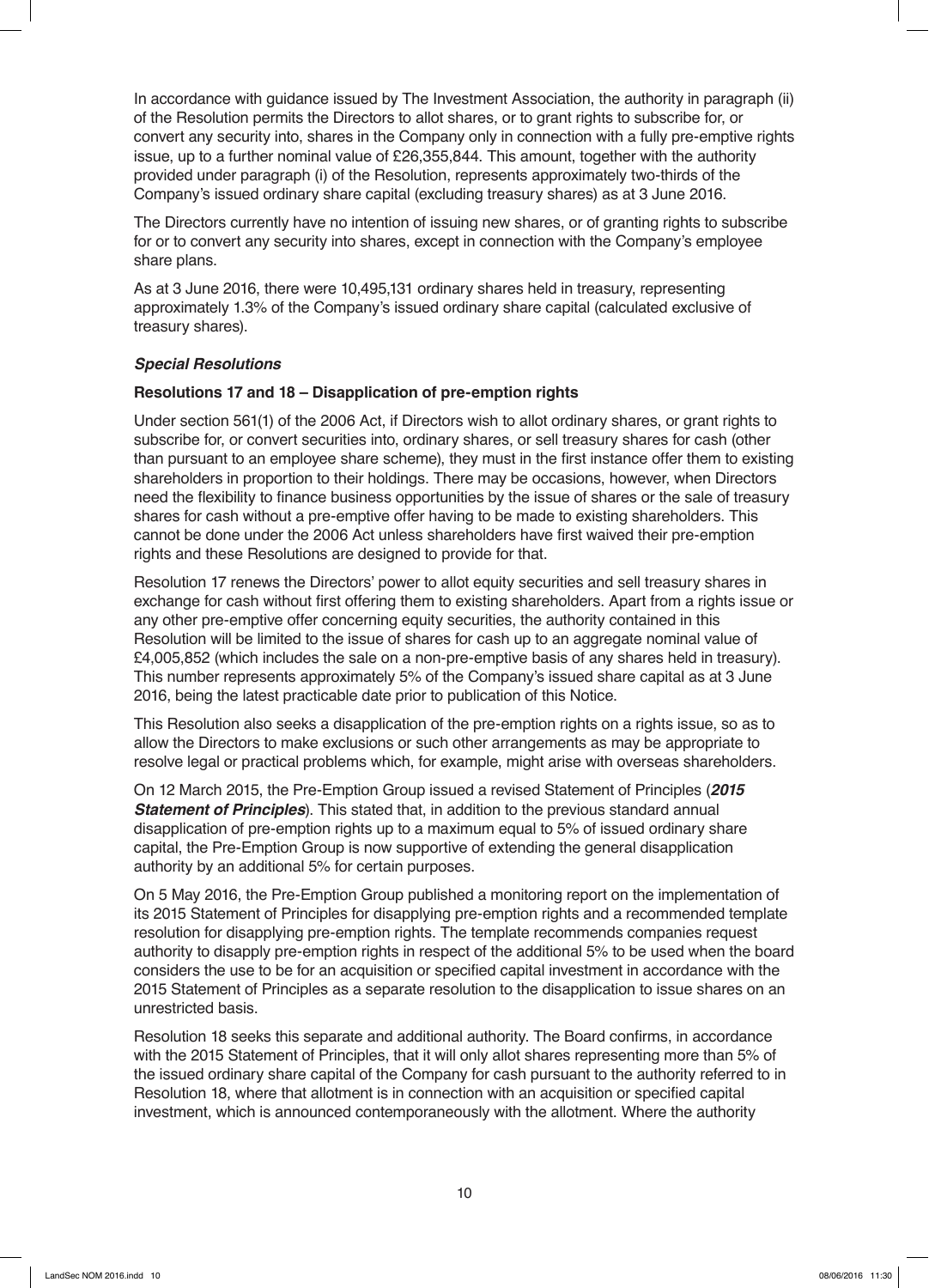granted under Resolution 18 is used, the circumstances that have led to its use and the consultation process undertaken will be disclosed by the Company in its next Annual Report.

The Board also confirms, in accordance with the 2015 Statement of Principles, its intention that (except in relation to an issue pursuant to Resolution 18 in respect of the additional 5% referred to above) no more than 7.5% of the issued ordinary share capital of the Company (excluding treasury shares) will be issued for cash on a non pre-emptive basis during any rolling three-year period, without prior consultation with shareholders.

While the Directors have no present intention of issuing new shares other than pursuant to employee share plans, the Board considers the authority sought to be appropriate in order to provide the Company with flexibility to take advantage of business opportunities as they arise.

Shareholders should note that each of these Resolutions also relate to treasury shares, are to be proposed as a Special Resolution and are subject to Resolution 16 being passed.

If approved, this authority will expire at the earlier of the conclusion of the next AGM or 15 months from the date this Resolution is passed.

#### **Resolution 19 – Authority to purchase own shares**

This Resolution, which will also be proposed as a Special Resolution, renews the authority granted at last year's AGM and which expires at the conclusion of this year's AGM. It authorises the Company to make market purchases of its own ordinary shares, subject to the 2006 Act, up to 10% of the Company's issued ordinary share capital (excluding any treasury shares), should market conditions and the share price justify such action.

The Directors only intend to make use of this authority if to do so would be expected to lead to an increase in the net asset value per ordinary share for the remaining shareholders and would be in the best interests of shareholders generally, having due regard to appropriate gearing levels, alternative investment opportunities and the overall financial position of the Company. The Company did not purchase any of its own shares during the financial year ended 31 March 2016.

The minimum price, exclusive of expenses, which may be paid for an ordinary share is 10 pence. The maximum price, exclusive of expenses, which may be paid for an ordinary share is the highest of: (a) an amount equal to 5% above the average market value for an ordinary share for the five business days immediately preceding the date of purchase, and (b) the higher of the price of the last independent trade and the highest current independent purchase bid on the trading venue where the purchase is carried out.

Any purchases of ordinary shares would be by means of market purchases through the London Stock Exchange. Any shares purchased under this authority may either be cancelled or held as treasury shares by the Company. Treasury shares may subsequently be cancelled, sold for cash or used to satisfy options issued to employees pursuant to the Company's employee share plans.

As at 3 June 2016, employee share options were outstanding over 2,733,244 ordinary shares which, if exercised using new issue shares, would represent 0.35% of the Company's issued ordinary share capital (excluding treasury shares). If the proposed authority for the Company to purchase its own shares were used in full, that percentage would increase to 0.38%. As at 3 June 2016, there were no outstanding warrants to subscribe for equity shares in the Company.

The authority will only be valid until the earlier of the conclusion of the next AGM or 15 months from the date this Resolution is passed.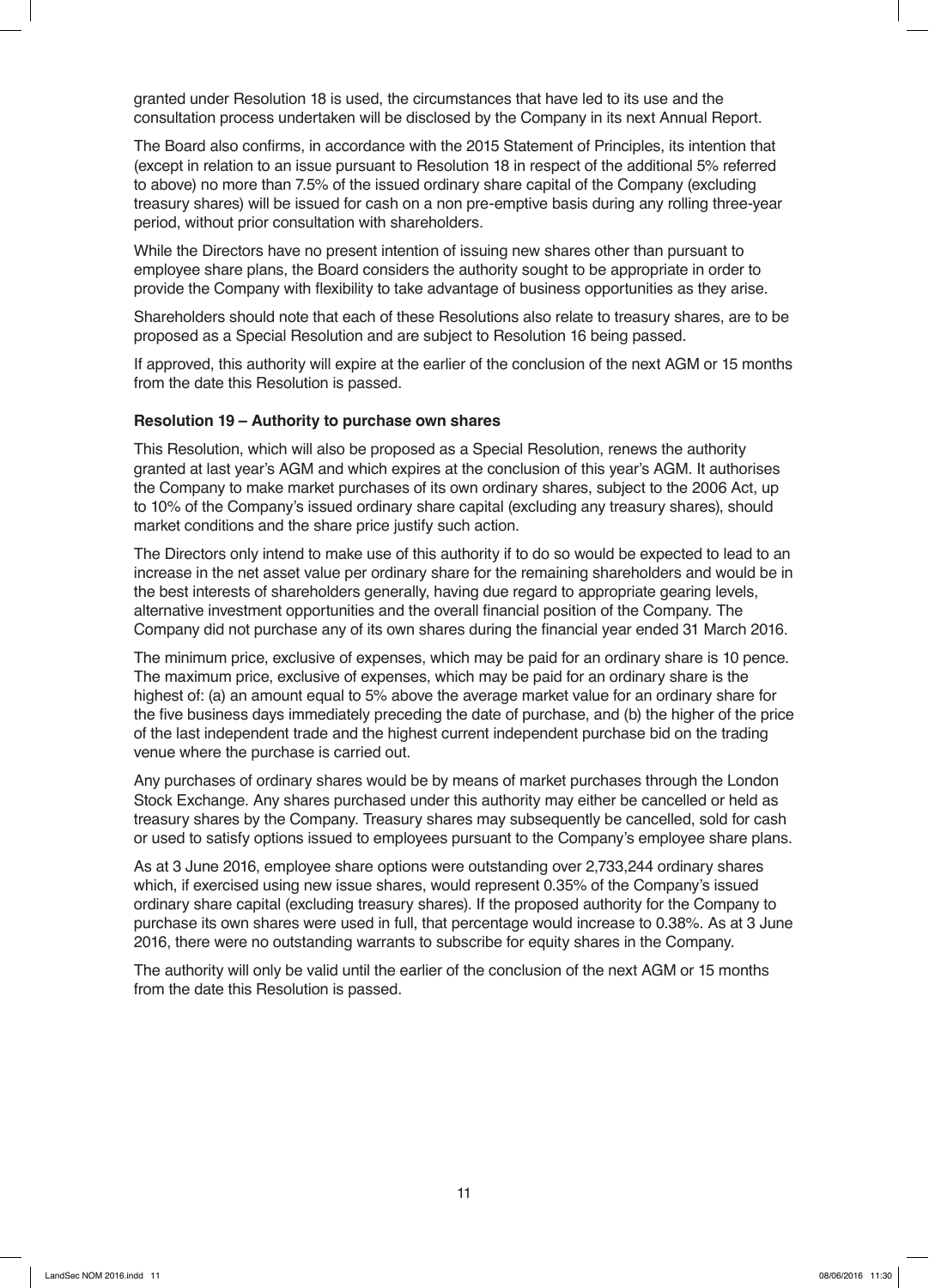# **Part II**

## **Shareholder notes**

## **Ordinary shareholders' right to attend, speak and vote at the Annual General Meeting**

Ordinary shareholders have the right to attend, speak and vote at the AGM by signing the Attendance Card, bringing it along to the Meeting on Thursday, 21 July 2016 at 11.00 am and handing it in on arrival. If you do not have an Attendance Card but believe that you should have one, please contact Equiniti, our Registrar, on 0371 384 2128. (Lines are open from 8.30 am to 5.30 pm, Monday to Friday, except UK public holidays). Equiniti's overseas helpline number is +44 121 415 7049.

Only those shareholders entered on the Company's register of members at 6.30 pm on 19 July 2016 shall be entitled to attend or vote at the AGM in respect of the number of shares registered in their name at that time. If the Meeting is adjourned, the Company specifies that only shareholders entered on the Company's register of members not later than 6.30 pm on the day two days prior to the reconvened meeting shall be entitled to attend and vote at the Meeting. Changes to the register of members after the relevant deadline will be disregarded in determining the rights of any person to attend and vote.

Any shareholder attending the Meeting has the right to ask questions. The Company must provide an answer to any such question relating to the business being dealt with at the Meeting but no such answer need be given if (i) to do so would interfere unduly with the preparation for the Meeting or involve the disclosure of confidential information, (ii) the answer has already been given on a website in the form of an answer to a question, or (iii) it is undesirable in the interests of the Company or the good order of the Meeting that the question be answered.

## **Shareholder right to appoint a proxy**

Members are entitled to appoint one or more proxies to exercise all or any of their rights to attend and to speak and vote on their behalf at the Meeting. A proxy need not be a member of the Company.

A Form of Proxy which may be used to make such appointment and give proxy instructions accompanies this Notice of Meeting. If you do not have a Form of Proxy but believe that you should have one, or if you require additional forms, please contact Equiniti on 0371 384 2128. (Lines are open from 8.30 am to 5.30 pm, Monday to Friday, except UK public holidays.) Equiniti's overseas helpline number is +44 121 415 7049. You can only appoint a proxy using the procedures set out in these notes and the notes to the Form of Proxy.

A shareholder may appoint more than one proxy in relation to the AGM provided that each proxy is appointed to exercise the rights attached to a different share or shares held by that member. To do this, that shareholder must complete a separate Form of Proxy for each such proxy appointment. Shareholders can copy their original Form of Proxy or obtain additional Forms from Equiniti. A shareholder appointing more than one proxy should indicate the number of shares for which each proxy is authorised to act on his or her behalf.

To be valid, any Form of Proxy must be received by hand during normal business hours or by post at Equiniti Group PLC, Aspect House, Spencer Road, Lancing, West Sussex BN99 6DA, England, no later than 11.00 am on Tuesday, 19 July 2016 (i.e. 48 hours before the time of the Meeting).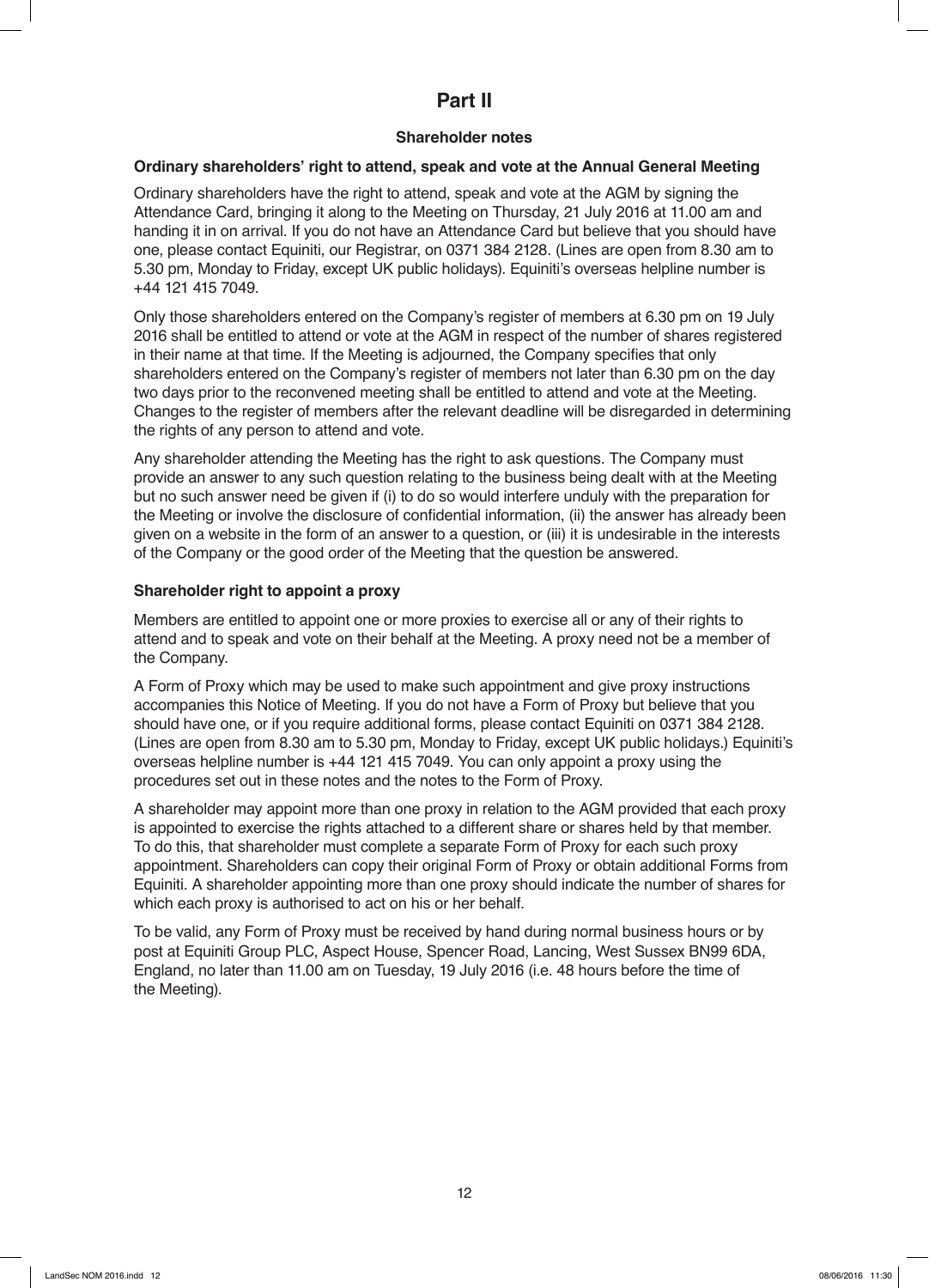## **Voting electronically by proxy**

Shareholders who prefer to register the appointment of their proxy electronically via the internet can do so through the Equiniti website at www.sharevote.co.uk where full instructions on the procedure are given. The Voting ID, Task ID and Shareholder Reference Number printed on the Form of Proxy will be required to use this electronic proxy appointment system. Alternatively, shareholders who have already registered with Equiniti's online portfolio service, Shareview, can appoint their proxy electronically by logging on to their portfolio at www.shareview.co.uk and clicking on the link to vote. A proxy appointment made electronically will not be valid if sent to any address other than those provided or if received after 11.00 am on Tuesday, 19 July 2016. Please note that any electronic communication found to contain a computer virus will not be accepted.

You may not use any electronic address provided either in this Notice or any related documents (including the Form of Proxy) to communicate with the Company for any purposes other than those expressly stated.

The return of a completed Form of Proxy, any other such instrument or any CREST Proxy Instruction will not prevent a member attending the AGM and voting in person (in place of their proxy vote) if he/she wishes to do so.

### **Indirect investors**

Any person to whom this Notice is sent who is a person nominated under section 146 of the 2006 Act to enjoy information rights (*Nominated Person*) may, under an agreement between them and the member by whom they were nominated, have a right to be appointed (or to have someone else appointed) as a proxy for the AGM. If a Nominated Person has no such proxy appointment right or does not wish to exercise it, they may, under any such agreement, have a right to give instructions to the member as to the exercise of voting rights.

The statement of the rights of shareholders in relation to the appointment of proxies above does not apply to a Nominated Person. The rights described in those paragraphs can only be exercised by shareholders of the Company.

### **CREST**

CREST members who wish to appoint a proxy or proxies through the CREST electronic proxy appointment service may do so for the AGM to be held on 21 July 2016 and any adjournment(s) thereof by using the procedures described in the CREST Manual which can be viewed at www.euroclear.com. CREST personal members or other CREST sponsored members, and those CREST members who have appointed a voting service provider(s), should refer to their CREST sponsor or voting service provider(s), who will be able to take the appropriate action on their behalf.

In order for a proxy appointment or instruction made using the CREST service to be valid, the appropriate CREST message (a CREST Proxy Instruction) must be properly authenticated in accordance with Euroclear UK & Ireland Limited's specifications and must contain the information required for such instructions, as described in the CREST Manual available via www.euroclear.com. The message, regardless of whether it constitutes the appointment of a proxy or an amendment to the instruction given to a previously appointed proxy, must, in order to be valid, be transmitted so as to be received by the issuer's agent (ID RA19) by the latest time(s) for receipt of proxy appointments specified in this Notice.

For this purpose, the time of receipt will be taken to be the time (as determined by the time stamp applied to the message by the CREST Applications Host) from which the issuer's agent is able to retrieve the message by enquiry to CREST in the manner prescribed by CREST. After this time any change of instructions to proxies appointed through CREST should be communicated to the appointee through other means.

CREST members and, where applicable, their CREST sponsors or voting service providers should note that there are no special procedures in CREST for any particular messages. Normal system timings and limitations will, therefore, apply in relation to the input of CREST Proxy Instructions. It is the responsibility of the CREST member concerned to take (or, if the CREST member is a CREST personal member or sponsored member or has appointed a voting service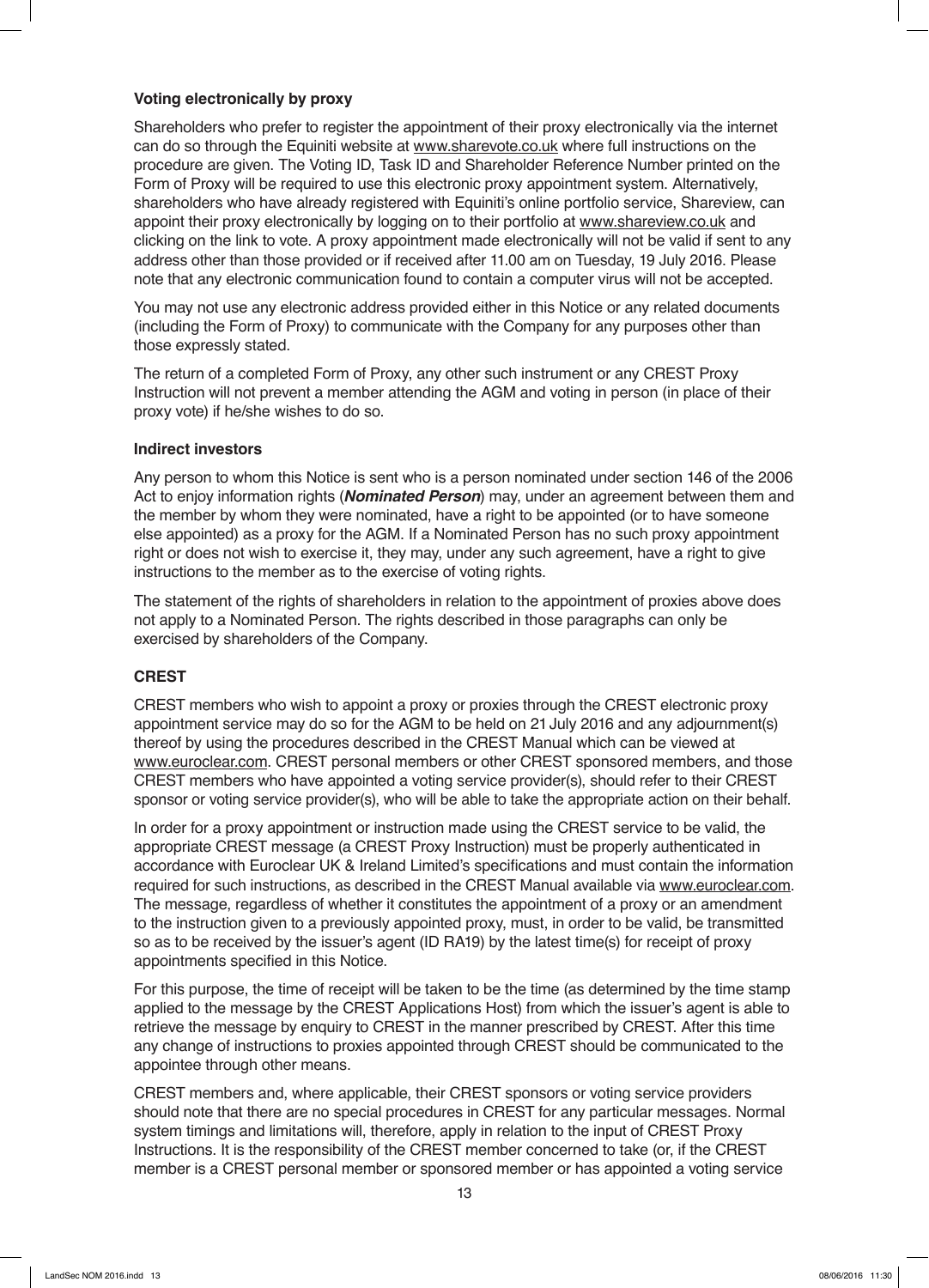provider(s), to procure that their CREST sponsor or voting service provider(s) take(s)) such action as shall be necessary to ensure that a message is transmitted by means of the CREST system by any particular time. In this regard, CREST members and, where applicable, their CREST sponsors or voting service providers are referred, in particular, to those sections of the CREST Manual concerning practical limitations of the CREST system and timings.

The Company may treat as invalid a CREST Proxy Instruction in the circumstances set out in Regulation 35(5)(a) of the Uncertificated Securities Regulations 2001.

#### **Corporate representatives**

Any corporation which is a member can appoint one or more corporate representatives who may exercise on its behalf all of its powers as a member, provided that they do not do so in relation to the same shares. Such a corporate representative may be asked at the Meeting to produce a certified copy of the Resolution from which their authority is derived.

#### **Information available on Land Securities Group PLC website**

Under section 527 of the 2006 Act, shareholders meeting the threshold requirements set out in that section have the right to require the Company to publish on a website a statement setting out any matter relating to: (i) the audit of the Company's accounts (including the Auditor's Report and the conduct of the audit) that are to be laid before the AGM; or (ii) any circumstance connected with an auditor of the Company ceasing to hold office since the previous meeting at which annual accounts and reports were laid in accordance with section 437 of the 2006 Act. The Company may not require shareholders requesting any such website publication to pay its expenses in complying with sections 527 or 528 of the 2006 Act. Where the Company is required to place a statement on a website under section 527 of the 2006 Act, it must forward the statement to the Company's auditor not later than the time when it makes the statement available on the website. The business which may be dealt with at the AGM includes any statement that the Company has been required to publish on a website under section 527 of the 2006 Act.

The 2016 Annual Report and this Notice are now available on the Company's website at www.landsecurities.com/investors. However, this notification of availability is not a substitute for shareholders reading those documents themselves.

### **Total voting rights**

As at 3 June 2016, being the last practicable date prior to the publication of this Notice, the Company's total issued share capital consisted of 801,170,465 ordinary shares carrying one vote each, including 10,495,131 shares held in treasury. Therefore, the total voting rights in the Company as at 3 June 2016 was 790,675,334.

#### **Documents available for inspection**

Copies of the Executive Directors' Service Agreements and the Letters of Appointment of the Non-executive Directors are available for inspection at the registered office of the Company during normal business hours from the date of this Notice and will be available at the place and on the day of the Meeting from 10.45 am until the conclusion of the AGM.

A copy of this Notice, and any other information required by section 311A of the 2006 Act, will also be displayed on the Company's website at www.landsecurities.com from the date of this Notice until the conclusion of the AGM.